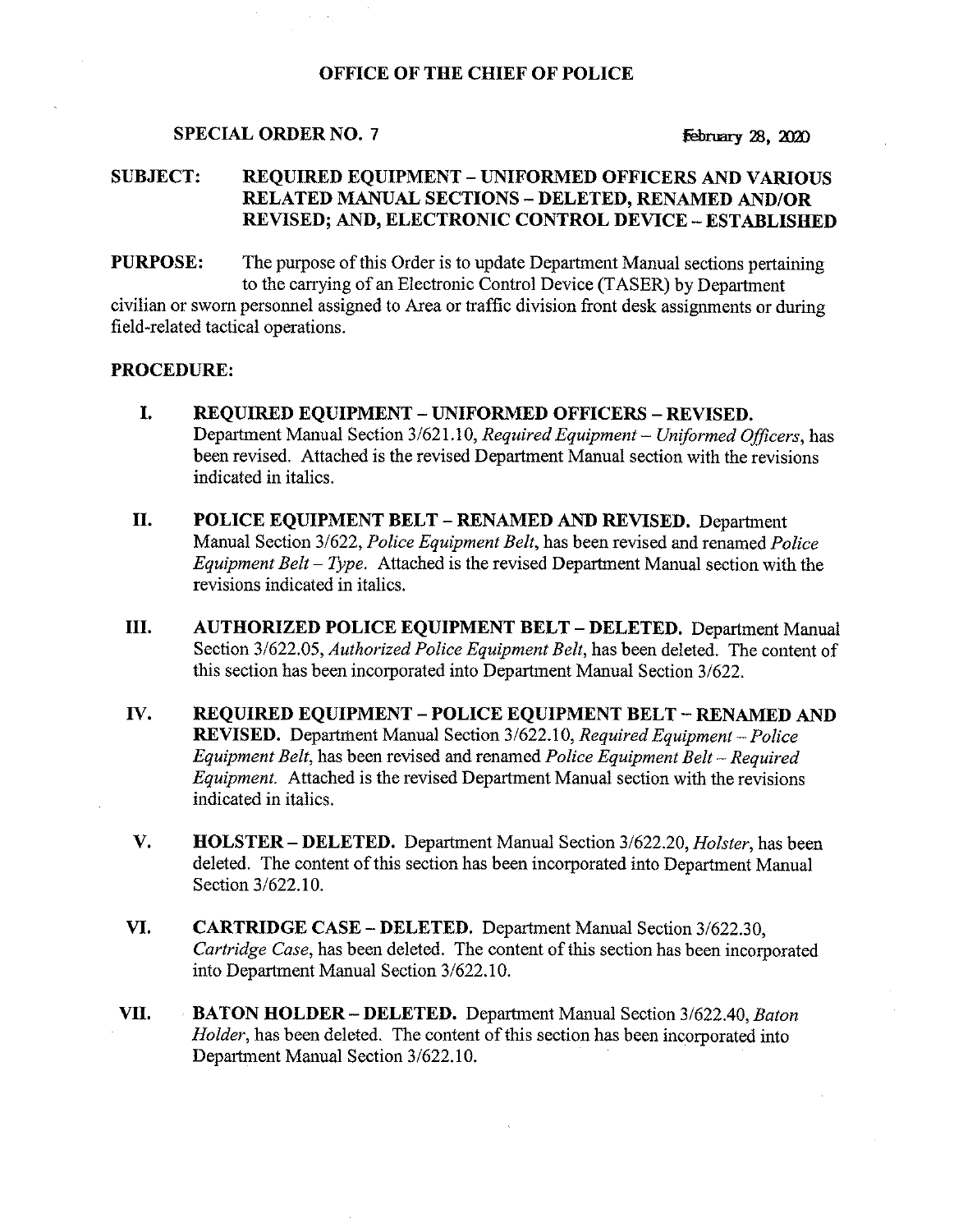- VIII. BATON RENAMED. Department Manual Section 3/622.45, Baton, has been renamed Baton —Type. Attached is the renamed Department Manual Section with the revisions indicated in italics.
	- IX. KEY HOLDER AND KEY RING —REVISED. Department Manual Section 3/622.50, Key Holder and Key Ring, has been revised. Attached is the revised Department Manual section with the revisions indicated in italics.
	- X. ELECTRONIC CONTROL DEVICE —ESTABLISHED. Department Manual Section 3/622.90, Electronic Control Device, has been established. Attached is established Department Manual Section.
	- XI. KEY CHAIN REVISED. Department Manual Section 3/626.20, Key Chain, has been revised. Attached is the revised Department Manual section with the revisions indicated in italics.
- XII. WEARING OF BODY ARMOR DURING TACTICAL OPERATIONS -REVISED. Department Manual Section 4/216.52, Wearing of Body Armor During Tactical Operations, has been revised to update the standards for when body armor shall be worn by sworn personnel, and to include Custody Services Division personnel to the list of civilian personnel who are required to have body armor in their possession when responding to field operations. Attached is the revised Department Manual section with the revisions indicated in italics.

AMENDMENTS: This Order amends Sections 3/621.10, 3/622, 3/622.10, 3/622.45, 3/622.50, 3/626.10, 3/626.20 and 4/216.52; establishes Section 3/622.90; and, deletes Sections 3/622.05, 3/622.20, 3/622.30 and 3/622.40 of the Department Manual.

AUDIT RESPONSIBILITY: The Commanding Officer, Audit Division, shall review this directive and determine whether an audit or inspection shall be conducted in accordance with Department Manyal Section 0/080.30.

MICHEL **R**. MOORE Chief of Police

Attachments

DISTRIBUTION "D"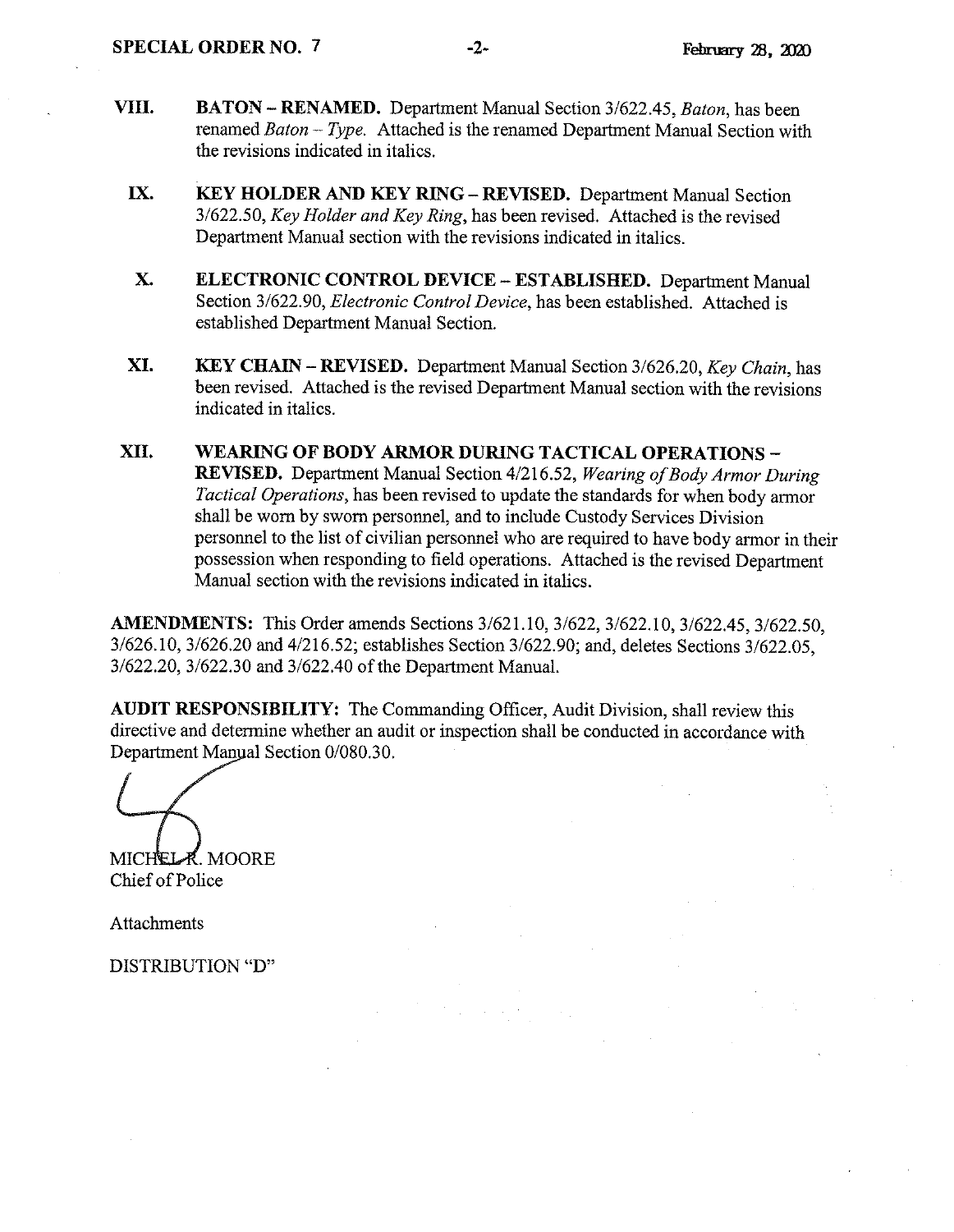### DEPARTMENT MANUAL VOLUME III Revised by Special Order No.7 , 2020

621,10 REQUIRED EQUIPMENT —UNIFORMED OFFICERS. In addition to the basic uniform (Department Manual Section  $3/614$ ), officers assigned to uniformed field, a geographic Area front desk, or traffic division front desk-related duties, shall carry the following equipment:

- Baton. Officers using motorized equipment while on-duty shall carry their batons in a  $\bullet$  . manner authorized by their commanding officer. The carrying of the baton by officers assigned to intersection traffic control shall be at the option of their commanding officer;
- Electronic Control Device (TASER). The authorized Electronic Control Device shall be carried in a Department approved holster that is on the support side of the duty belt in either a cross draw or support side draw position;
- Hobble Restraint Device. Except for motorcycle officers, the hobble restraint device shall be carried on the key ring holder of the officer's equipment belt, in either sap pocket of the uniform trouser or in a Department approved carrying case. Motorcycle officers shall carry the hobble restraint device in a uniform pants pocket, or in a Department approved carrying case;
- General Duty Helmets. Uniformed officers while assigned in vehicles shall keep their general duty helmets in their helmet bags and stored in the vehicle's trunk. All other uniformed officers shall keep their helmets at locations convenient to their assignment. Officers shall store their helmets in their station lockers when off-duty or on plainclothes assignments;
- Traffic Citation Books. Both Traffic Notice to Appear and absentee citation books shall be carried;
- Flashlight. A flashlight shall be carried during the hours of darkness;
- Handheld Radio;
- Field Officer's Notebook;
- Pen or Pencil;
- Street Guide Book;
- Handcuff Key; and,
- Whistle.

622. POLICE EQUIPMENT BELT – TYPE. The following equipment belts are authorized by the Department:

- Police Equipment Belt Sam Browne Type. The Sam Browne type police equipment belt shall remain the authorized equipment belt for the Department and shall be issued to new sworn personnel.
- Police Equipment Belt Velcro Type. The use of the Velcro type equipment belt is optional and may be worn in lieu of the Sam Browne equipment belt.

Note: A nylon type equipment belt (or its accessories) is not approved for Class A, B or C uniforms.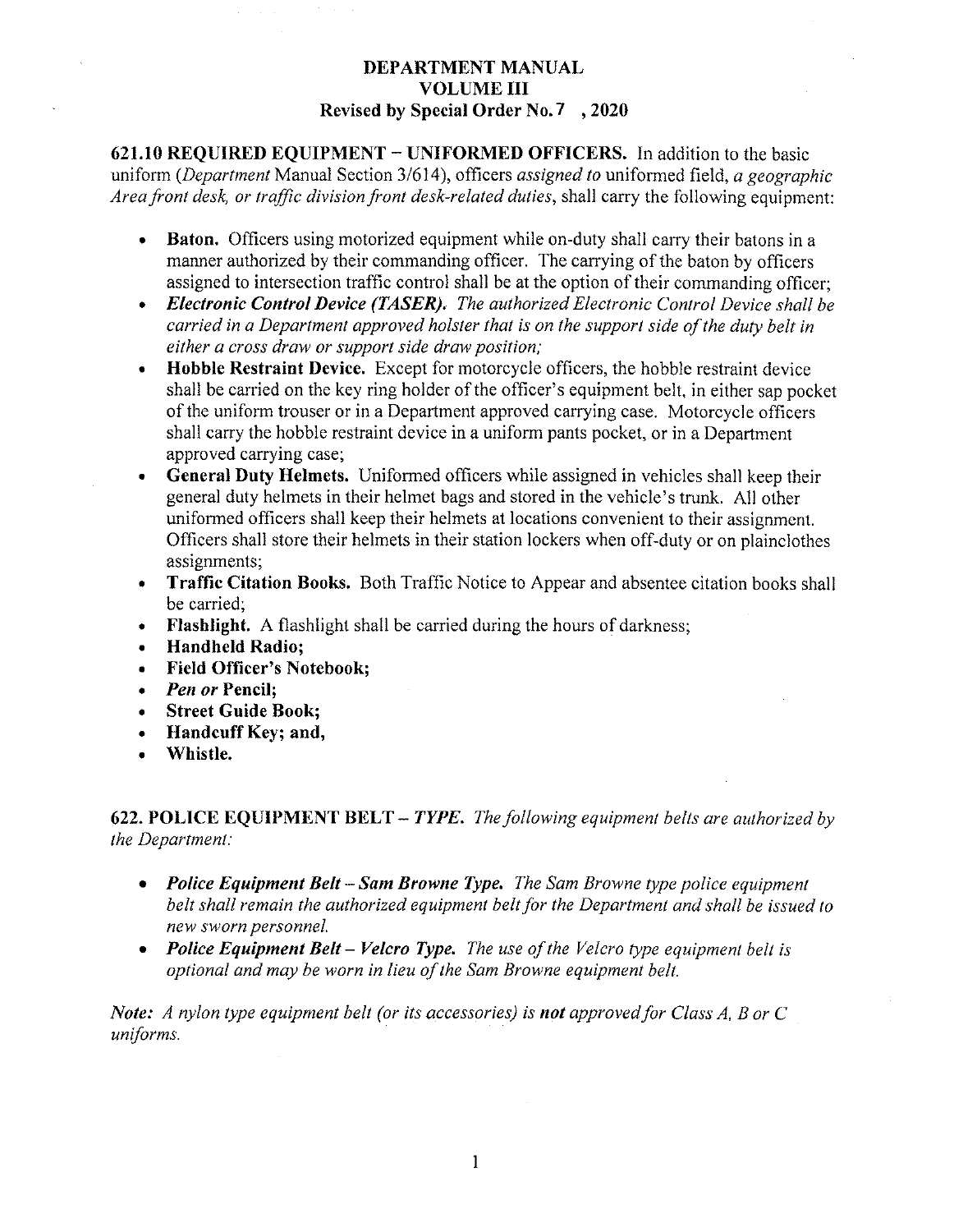#### DEPARTMENT MANUAL VOLUME III Revised by Special Order No. 7 , 2020

622.10 POLICE EQUIPMENT BELT – REQUIRED EQUIPMENT. The following equipment shall be worn with the Police Equipment Selt:

- FIREARM HOLSTER. The holster shall be worn on the side for which it was designed. The appropriate, Department approved firearm shall be carried in the holster.
- FIREARM CARTRIDGE CASE. The cartridge case shall be worn on the side opposite the holster and shall be centered on the belt between the belt buckle and the baton holder. Reserve ammunition shall be carried in a cartridge case.
- ELECTRONIC CONTROL DEVICE HOLSTER. The authorized Electronic Control Device shall be carried in a Department approved holster that is on the support side of the duty belt in either a cross draw or support side draw position.
- BATON HOLDERS. Baton holders shall be worn on the belt in front of, and directly adjacent to, the key holder. The baton is carried in the baton holder ring or case.

622.45 BATON – TYPE. Uniformed officers and officers assigned to plainclothes assignments are authorized to carry and use the following batons:

- 24-inch side handle baton; or,
- Expandable Side Handle baton; or,
- Collapsible Baton.

622.50 KEY HOLDER AND KEY RING. The key holder is worn on the side opposite the firearm holster approximately equidistant between the handcuff and *firearm* cartridge cases. A key ring shall be carried on the key holder. A whistle and handcuff key shall be carried on the ring. No more than two other keys may be carried on the key holder.

**Exception:** Officers *assigned to traffic details who are* required to wear a key chain may carry the whistle on the key chain.

622.55 CHEMICAL IRRITANT CONTROL DEVICE. Uniformed field personnel shall carry the device in its holster on the equipment belt between the ammunition case and the baton holder.

622.60 HANDCUFF CASE. The handcuff case shall be worn centered over the hip pocket on the side opposite the holster. Regulation handcuffs shall be carried in the handcuff case.

622.70 ADDITIONAL HANDCUFF CASE. An additional handcuff case may be worn by uniformed officers and shall be worn centered over the hip pocket on the same side as the holster.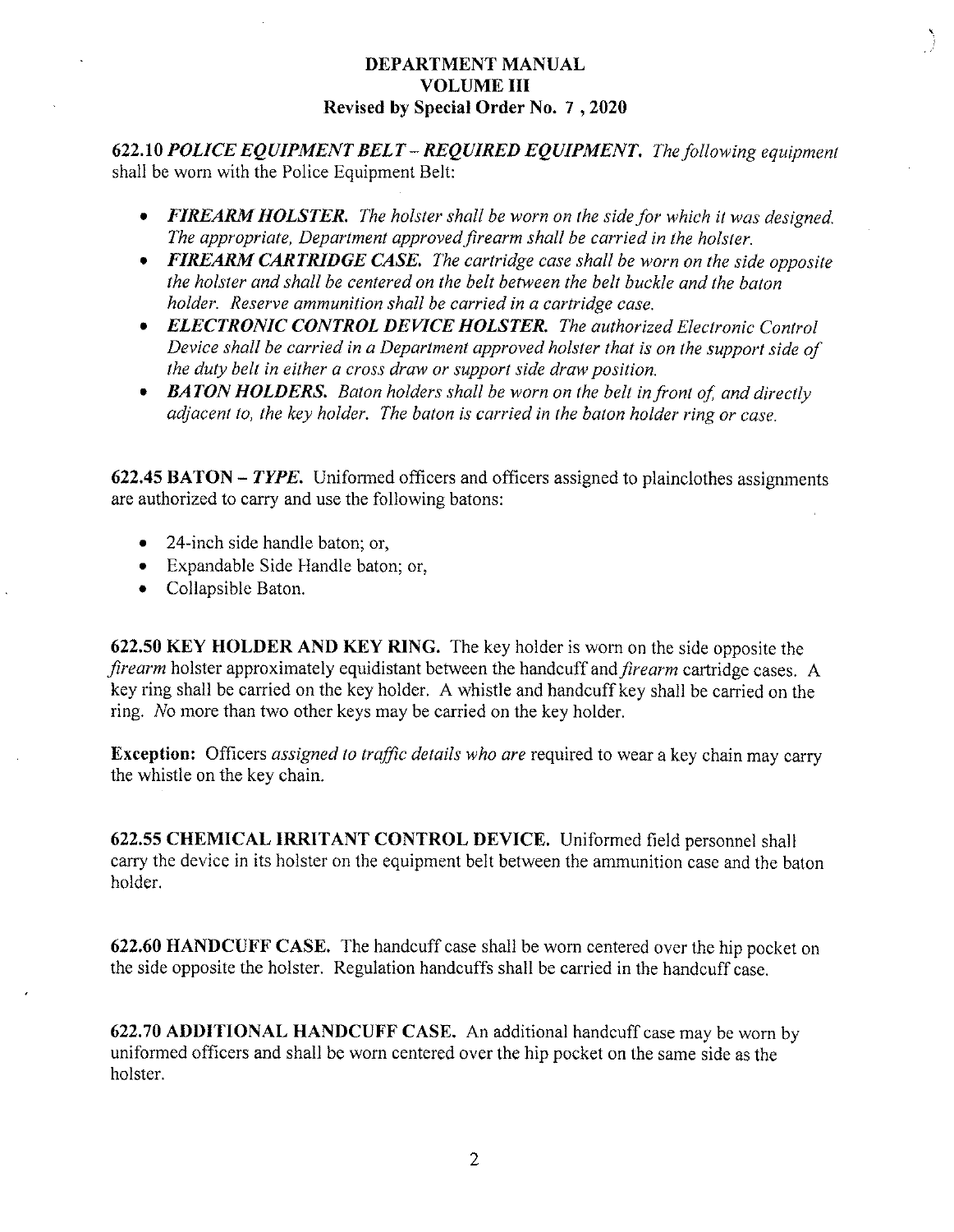### DEPARTMENT MANUAL VOLUME III Revised by Special Order No. 7 , 2020

622.80 TROUSERS BELT. The prescribed trousers belt shall be worn under the police equipment belt. It shall be adjusted so that no part other than the top edge is visible.

622.90 ELECTRONIC CONTROL DEVICE. The authorized Electronic Control Device shall be carried in a Department approved holster that is on the support side of the duty belt in either a cross draw or support side draw position.

626.20 KEY CHAIN. Only officers assigned to traffic details shall wear the key chain. The purpose for the key chain is to extend the traffic whistle. The key chain and whistle shall he worn suspended from the right shoulder strap.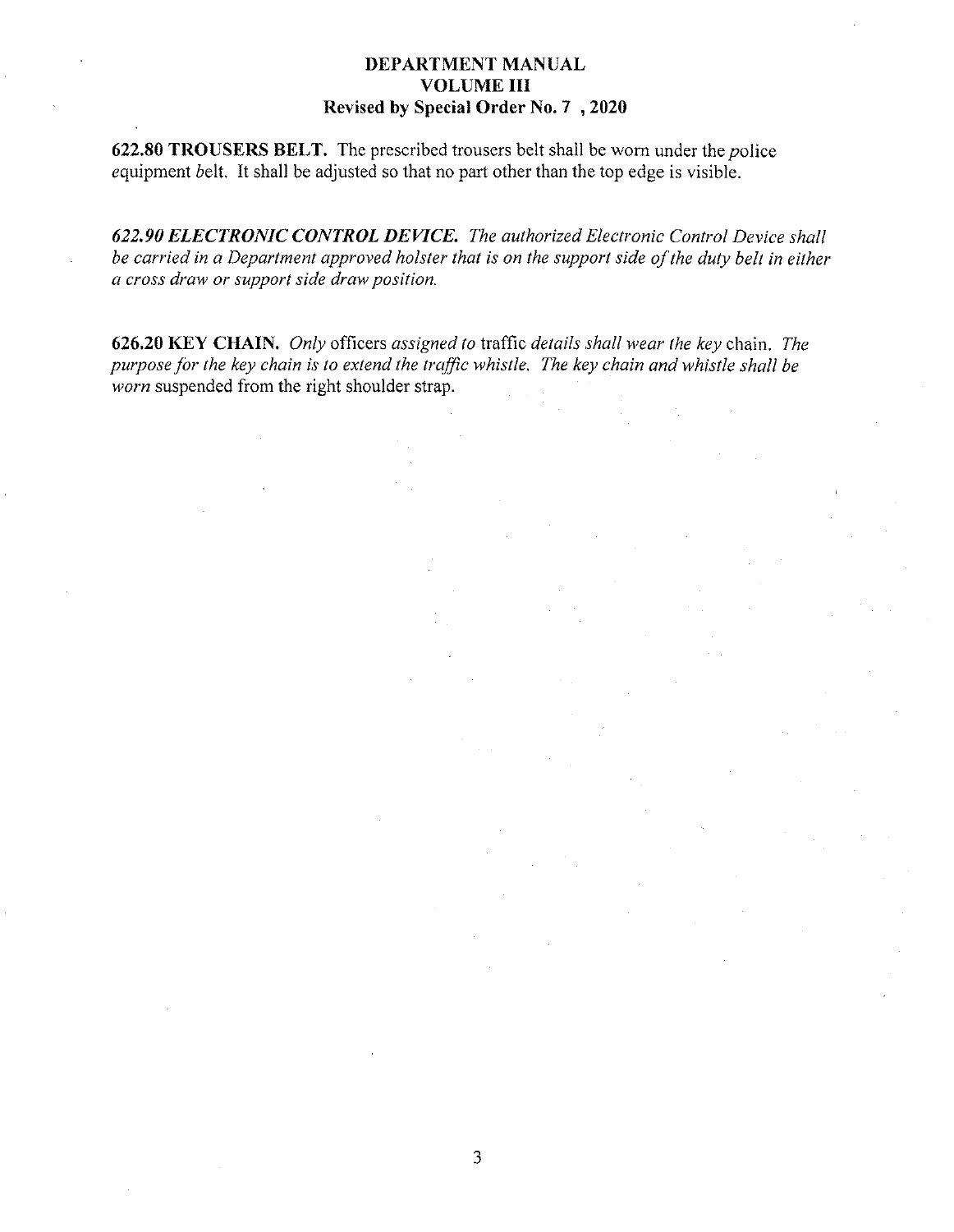## DEPARTMENT MANUAL VOLUME IV Revised by Special Order No.7, 2020

216.52 WEARING OF BODY ARMOR DURING TACTICAL OPERATIONS. All sworn personnel shall wear Department-approved body armor and an authorized police equipment belt (Department Manual Section 3/622, *Police Equipment Belt – Type*) when assigned to the field, geographic Area front desk or traffic division front desk-related duties.

Exception: Other than the requirement to wear body armor and carry an Electronic Control Device (ECD), the front desk assignment is exempt from Department Manual Section 3/621.10, Required Equipment.

Additionally, identified civilian personnel shall wear Department-approved body armor during all pre-planned tactical operations, during any potentially violent situations, or unusual occurrences in the field. All body armor issued, or purchased for use by Department personnel, shall meet or exceed Department specifications, and shall also be certified according to the most current National Institute of Justice (NIJ) standards at the time of purchase. Training Division has identified several civilian entities that are periodically tasked with responding to the field to assist sworn personnel. The following civilian personnel shall be required to have body armor in their possession when responding to field operations:

- $\bullet$  Audio-Visual Technicians;
- Forensic Print Specialists;
- Photographers;
- Criminalists;
- Police Surveillance Specialists;
- Firearms Examiners;
- Officers in Charge of these respective units;
- Custody Services Division (CSD) Personnel, at the discretion of the Commanding Officer, CSD; and,
- All other civilian personnel that may respond to the field to assist sworn personnel in a violent or tactical situation.

The officer in charge of any police operation listed below shall ensure that all officers involved in the actual field operation wear body armor:

- Any pre-planned tactical operation at a location where officers have reason to believe an individual(s) may use a firearm to resist; and,
- Serving a felony arrest warrant on a suspect not in custody.

Based on tactical considerations, the officer in charge shall specify which officers shall wear concealable body armor and which officers, if any, shall wear external *bulletproof* vests.

Sworn Employee's Responsibilities. All sworn personnel shall:

Wear body armor and an authorized police equipment belt, equipped with an ECD at all  $\bullet$  . times while engaged in uniformed field and front desk duties;

Note: Sworn personnel working an off-duty uniform assignment (i.e., the Coliseum or Sports Arena) shall adhere to the on-duty requirements of this section.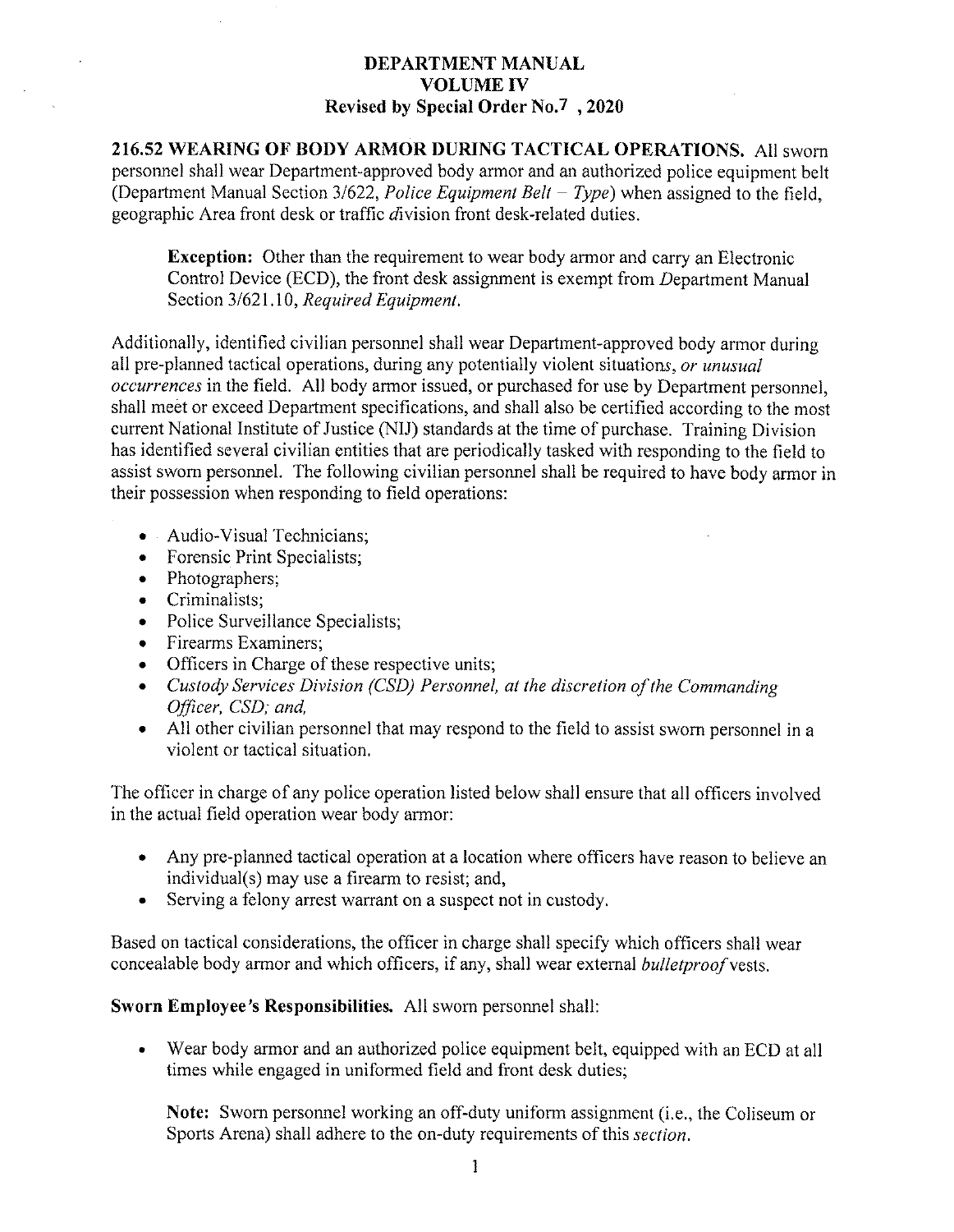#### DEPARTMENT MANUAL VOLUMEIV Revised by Special Order No. 7, 2020

Personnel that are assigned to a plainclothes detail (e.g., Narcotics Enforcement Detail, Area detectives) who are conducting field enforcement or activity where they are likely to have contact with one or more suspects shall wear body armor or a tactical vest with ballistic protection;

Note: Detectives conducting interviews of witnesses in the field are not required to wear body armor.

• Personnel assigned to undercover or surveillance operations are required to wear Department-approved body armor unless wearing the body armor would directly compromise the covert nature of the operation. The written operation plan shall set forth why wearing body armor would compromise the operation.

Note: Any exemption to the wearing of body armor shall be approved by a commanding officer and only on case-by-case basis. Prior to granting approval for the exemption, the commanding officer shall review the plan and carefully balance the officer safety risks involved. Critical to this review is ensuring that Undercover (UC) Support and Surveillance personnel have the necessary safety equipment to fulfill their anticipated role in protecting the UC Operator during a deadly encounter.

Note: The Chief of Police may designate certain Department entities or personnel that may operate under guidelines that deviate from this Department Manual section. The designation by the Chief of Police shall be documented in the Unified Operation Plan or UC Supervisor's Sergeant's Daily Report, Form 15.48.00. The guidelines for Department entities so designated by the Chief of Police shall be maintained on file with Critical Incident Review Division.

Return previously issued, and/or expired body armor to Supply Section, *Fiscal* Operations Division, once the employee has received new body armor.

Note: If body armor is not issued to, or returned by the employee, the reason shall be documented in writing on an Employee's Report, Form 15.07.00, to the employee's commanding officer.

Civilian Employee's Responsibilities. Civilian personnel assigned to assist sworn personnel during tactical field operations, during any potential violent situations, or unusual occurrence in the field shall:

• Wear body armor; and,

Note: In any field situation where there may be a potential for violence, civilian personnel shall wear body armor. It is difficult to foresee when a stale situation may become violent; therefore, civilians shall have their body armor accessible to them at all times while performing field duties (i.e., in the vehicle or duty bag). Personnel tasked with responding to a pre-planned tactical operation, who do not have body armor, shall report to the Supply Section, to check out and return body armor from the "loaner" stock.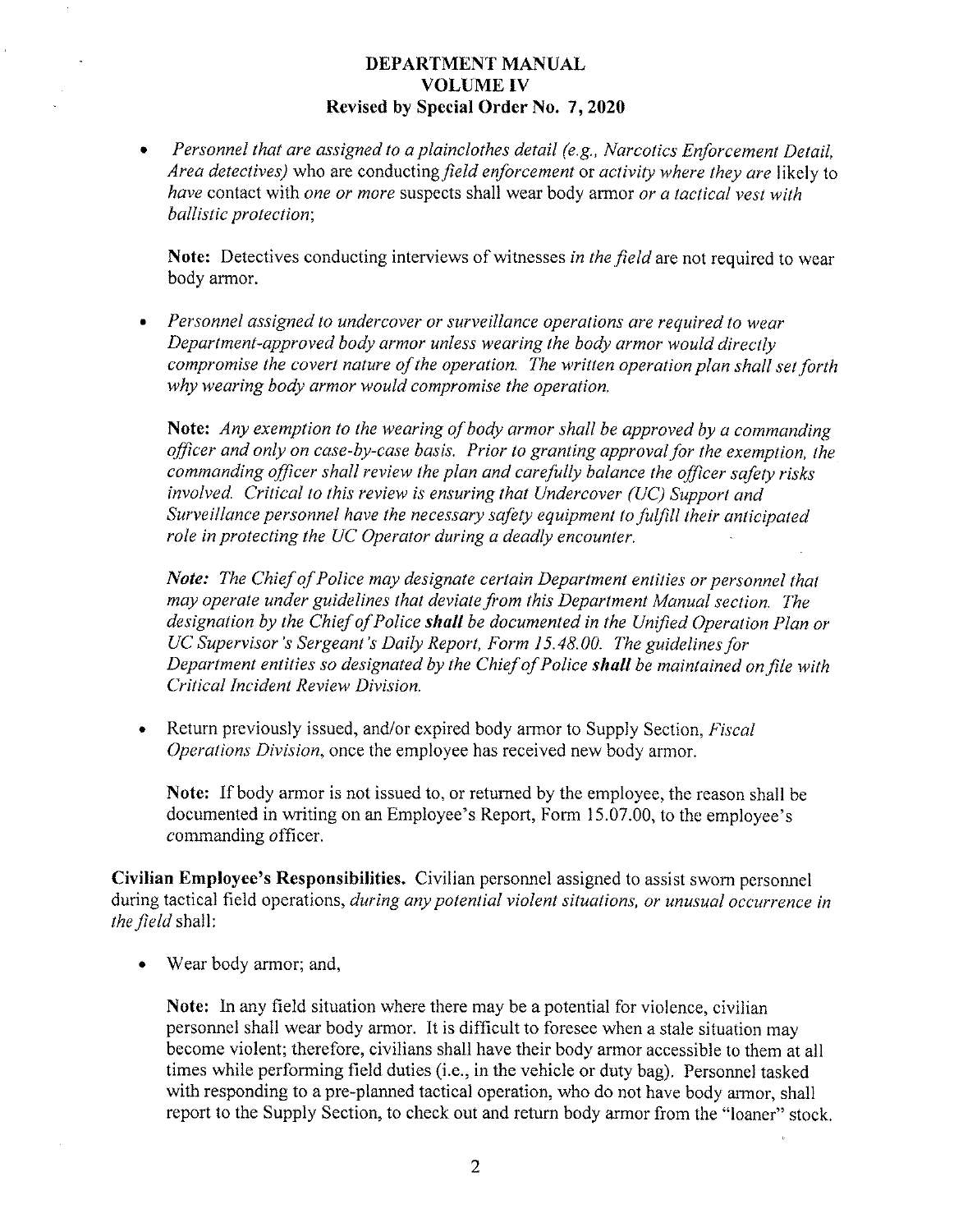## DEPARTMENT MANUAL VOLUMEIV Revised by Special Order No. 7, 2020

Return previously issued and/or expired *body* armor to Supply Section.

Note: If body armor is not issued to, or returned by the employee, the reason shall be documented in writing on an Employee's Report, to the employee's Commanding Officer.

Supervisor's Responsibilities. All supervisors assigned to uniform field duties shall:

- Wear body armor and an authorized police equipment belt at all times while engaged in field assignments;
- Ensure that all sworn and civilian personnel involved in field operations wear body armor to include an authorized equipment belt for sworn personnel; and,
- When involved in a pre-planned tactical operation (i.e., search warrant), supervisors shall specify which officers shall wear concealable body armor, and which officers, if any, shall wear external body armor.

Watch Commander's Responsibilities. Watch Commanders shall ensure sworn personnel assigned to front desk duties wear their body armor, an authorized police equipment belt, and an Electronic Control Device (TASER).

Note: Only officers who are able to wear body armor, their police equipment belt *and* TASER shall be assigned to the front desk.

Area/Divisional Training Coordinator's Responsibilities. Training Coordinators in each Area/division shall ensure that all sworn and civilian personnel who are issued body armor, are scheduled for their required fitting dates prior to the five-year body armor expiration date, upon receiving notification.

**Note:** All training coordinators shall act as  $a$  liaison with Supply Section to ensure that all sworn and civilian personnel involved in actual field operations are issued body armor.

### Commanding Officer's Responsibilities. Commanding officers shall:

- Designate an employee in each Area as a training coordinator, to ensure the proper issuance and return of body armor to sworn and specified civilian personnel;
- Notify their training coordinator or designee with a list from Supply Section for fittings;
- Ensure that their training coordinator or designee schedules dates for body armor fittings for all employees;
- Ensure that the expiration date has not expired on the body armor issued to all sworn and civilian personnel assigned to their Area/division;
- Ensure that all sworn and civilian personnel involved in field operations are approved for and issued body armor prior to deploying in the field; and,
- $\bullet$ Authorize the exemptions of plainclothes officers from wearing body armor, when deemed necessary.